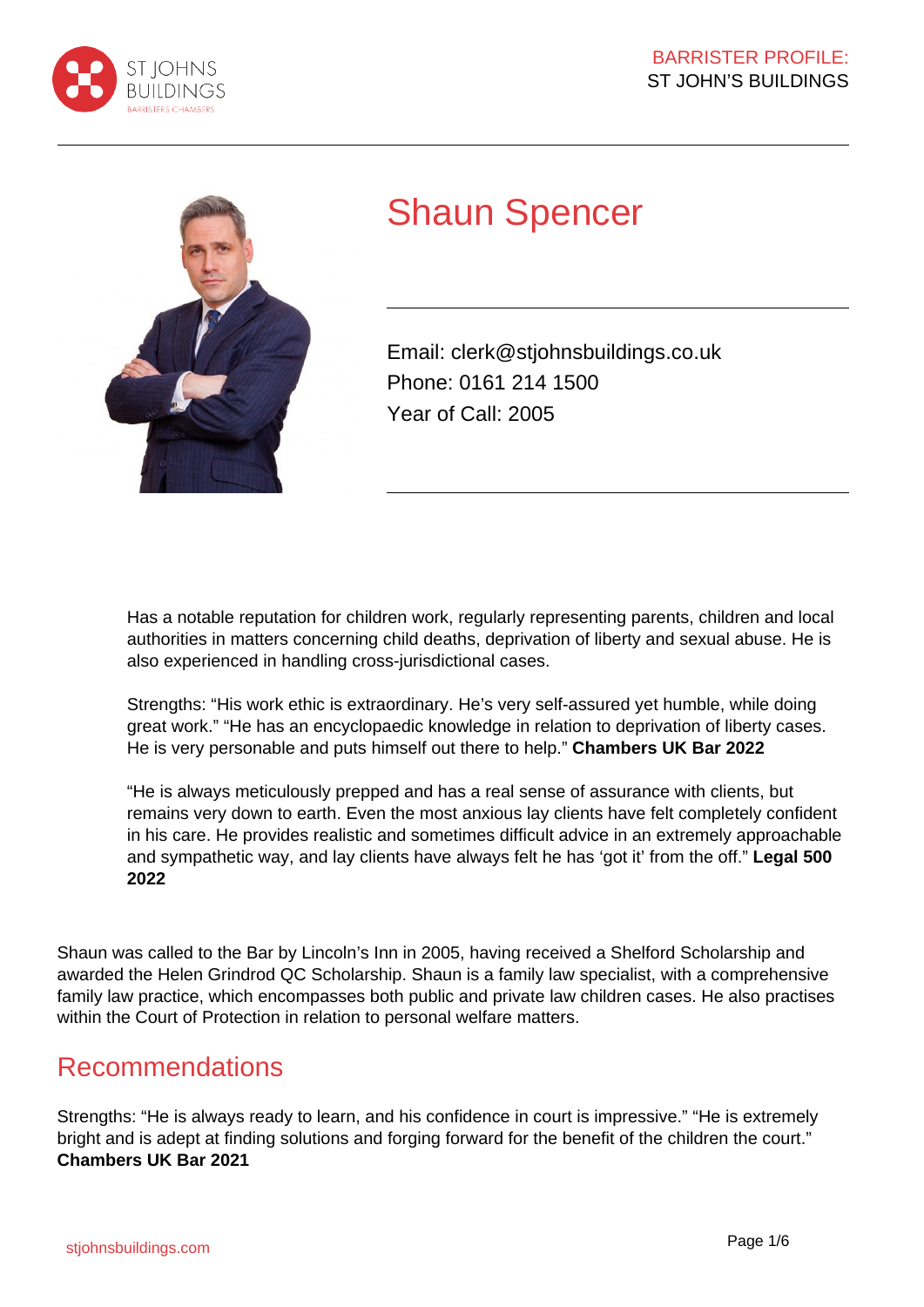"Shaun is a skilled child care barrister with a specialism in Deprivation of Liberty and expertise in acting in complex inflicted injury cases involving children. Despite his eloquent advocacy, he is extremely approachable and able to explain complex legal matters to those who instruct him." **Legal 500 2021**

"Always thoroughly prepared and able to give reassurance and detailed explanations, even to the most anxious client… He has that sometimes elusive balance of assurance and approachability." **Cara Nuttall, Partner in the Family Law team at JMW Solicitors**

### **Publications**

'Care Plans and Dual Planning' – Local Government Lawyer (11 December 2014)

'Realising the jigsaw does not resemble the picture on the box' – Local Government Lawyer (8 January 2015)

'Question of Incompatibility – Deprivation of Children's Liberty Without Court Order?' – Family Law Week (2 March 2020)

### **Memberships**

- Family Law Bar Association (Regional Committee Member)
- Honourable Society of Lincoln's Inn

Follow Shaun on Twitter: @Shaun\_\_Spencer

## EXPERTISE

### Family - Children

Shaun is a family law specialist. He has extensive experience of proceedings involving complex issues of law and/or fact including cases involving allegation of serious inflicted injuries, sexual abuse and fabricated or induced illness. Shaun has particular expertise in relation to the use of the Inherent Jurisdiction of the High Court, for example, in relation to the use of Wardship or in relation to issues of Deprivation of Liberty.

Shaun also has a broad private law practice with a particular emphasis on complex disputes often involving an international element (relocation/abduction), parental alienation, domestic abuse and cultural and religious issues. Shaun's practice also includes cases involving surrogacy, co-parenting arrangements and issues arising out of the breakdown of same sex relationships.

### **Cases**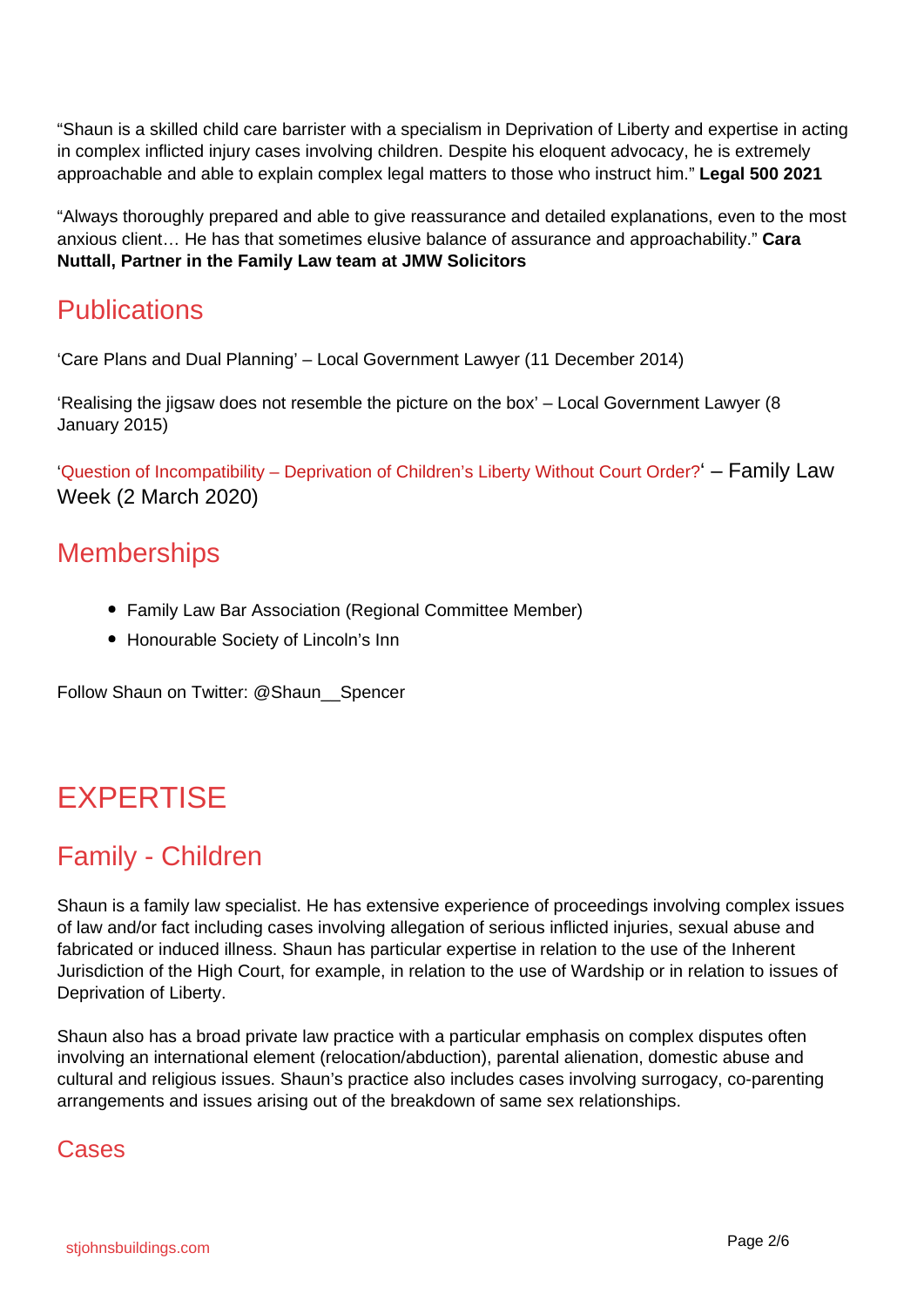#### **A (A Child) (Injunctive Relief) (Rev1) [2021] EWFC B53**

Shaun represented the subject child in these proceedings where the court found significant failings on the part of the local authority in respect of its removal of a child, who was the subject of a care order, from family members. The court considered the legal framework and gave guidance in respect of the correct application of the National Minimum Fostering Standards.

The judgment is available on bailii. The case was also subject to reporting in the Liverpool Echo.

#### **Warrington Borough Council v W (Care Proceedings: Jurisdiction) [2021] EWFC 68**

Represented the local authority in these proceedings concerning a child who is a national of the Republic of Gabon. Mr Justice MacDonald considered for the first time the relevant legal framework in respect of the jurisdiction of the court to conduct care proceedings following the withdrawal of the United Kingdom for the European Union and the end of the relevant transition period. The court determined, inter alia, that the relevant date for the purposes of establishing habitual residence for the purposes of the 1996 Hague Convention is the date of the hearing, rather than the date of the commencement of proceedings. The judgment is available here.

#### **MBC v AM & Ors (DOL Orders for Children Under 16) [2021] EWHC 2472 (Fam)**

Led by Lorraine Cavanagh QC in their representation of three of the four local authorities in cases selected to test the point as to whether the High Court's inherent jurisdiction could continue to authorise a Deprivation of Liberty of a child under the age of 16 in an unregistered children's home after the introduction of Regulation 27A into the Care Planning, Placement and Review (England) Regulations 2010. MacDonald J concluded that the jurisdiction survives. The judgment is available here.

#### **Re P (Interim Separation) [2021] EWCA Civ 499**

Successful appeal against the decision of a Circuit Judge in relation to an application to remove of young child from parental care on an interim basis. The judgment is available here.

#### **X v Y (Restraining Abuse of Children's Guardian) [2021] EWHC 2139 (Fam)**

Application granted by Mr Justice MacDonald for an injunction restraining a parent from publishing the name of the children's guardian following the conclusion of proceedings. The judgment is available here.

#### **A Local Authority v W (No.2) (Finding of Fact Hearing) [2020] EWFC 68**

Shaun Spencer and Helen Crowell appeared for the local authority in this case which concerned the near fatal collapse of a young child who sustained extensive brain damage. The judgment is available here.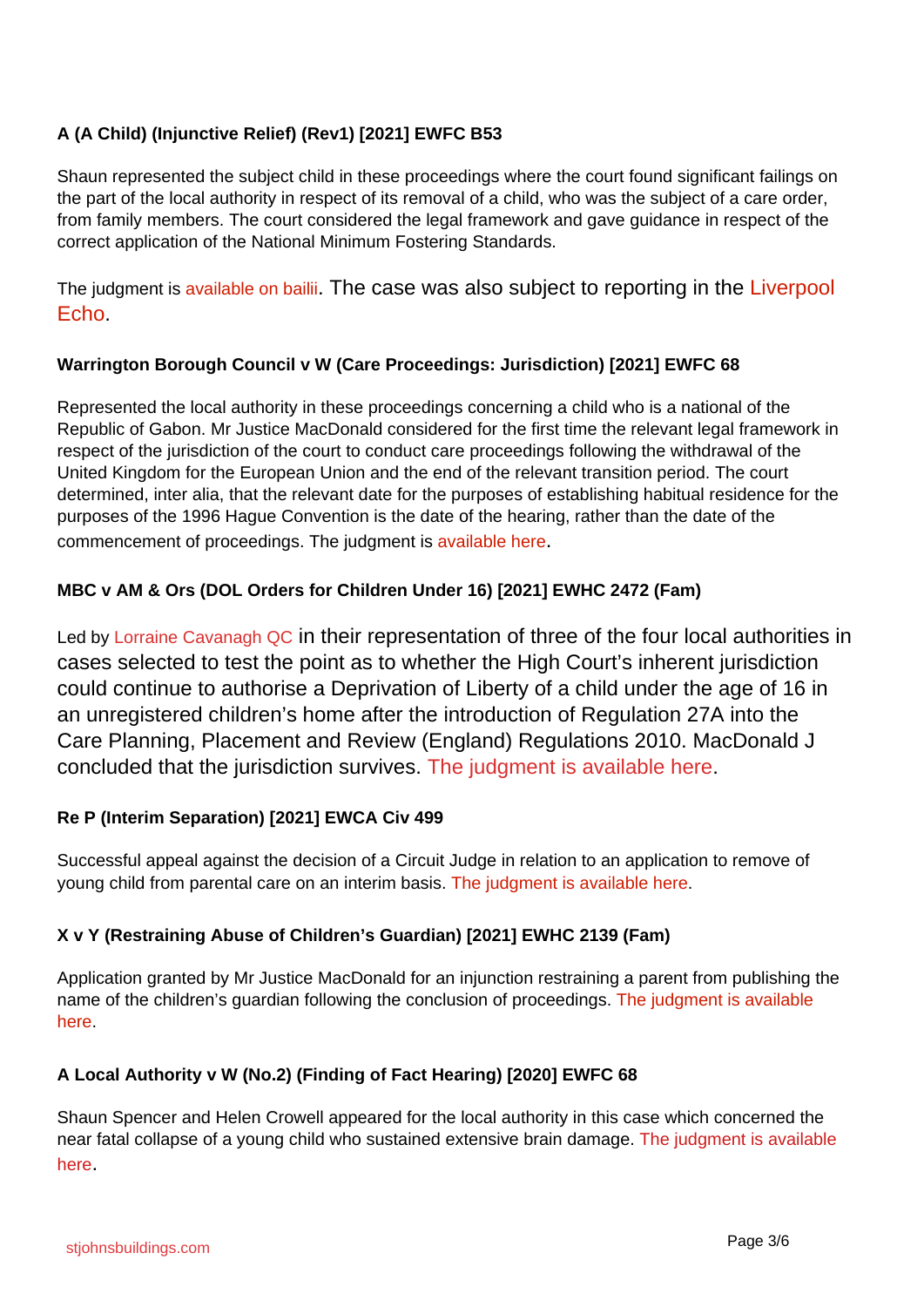#### **B (A Child) (Designated Local Authority) [2020] EWCA Civ 1673**

Successful appeal under s.31(8) and s.105(6) Children Act 1989 against a decision to designate the local authority as being responsible for administering a care order in respect of a child. Led by Nick Goodwin QC. The judgment is available here.

#### **A Local Authority v W & Ors (Application for Summary Dismissal of Findings) [2020] WLR(D) 327, [2020] EWFC 40**

Macdonald J determined that within care proceedings, the court has no separate power to summarily dismiss disputed findings sought outside its case management powers. Mr Spencer appeared for the local authority against leading and junior counsel for each of the parents. The judgment can be read here. The case was covered in Local Government Lawyer.

#### **Re AA (Children) & 25 Ors [2019] EWFC 64**

Shaun represented the children in four of the linked sets of proceedings within this multi-party public law litigation which was described by the Judge as appearing to be the largest public law family case to be litigated. He was led by Jo Delahunty QC. The judgment can be read here.

#### **Re D (Fact-finding appeal) [2019] EWCA 2302**

Shaun and Karl Rowley QC represented a father who had been accused of inflicting a sexual injury on his child and who was exonerated after successfully applying to re-open the finding. The judgment is available here.

#### **Re C (A Child) [2019] EWCA CIV 1777**

Appeared for the appellant in the Court of Appeal and was successful in arguing that the first instance decision should be overturned. Led by Karl Rowley QC. The case has been published on BAILII.

#### **M (Deprivation of Liberty in Scotland) [2019] EWHC 1510 (Fam)**

A decision of Macdonald J in which he identifies a potential gap in the law as between the jurisdictions of Scotland and that of England and Wales in regards to the use of the inherent jurisdiction to deprive children of their liberty. Led by Frances Heaton QC. It is reported on **BAILII** and has been subject to comment on Family Law Week.

#### **A City Council v LS [2019] EWHC 1384 (Fam)**

Represented KS, a 17-year-old who was deemed to be at risk of grave harm due to his involvement with an Organised Crime Gang. The Local Authority sought the authority to place KS in secure accommodation. The application was successfully resisted on the basis that to do so would be an impermissible exercise of the inherent jurisdiction. Read the judgment here. Shaun was asked to write an article about the case which was published by Lexis Nexis. You can read the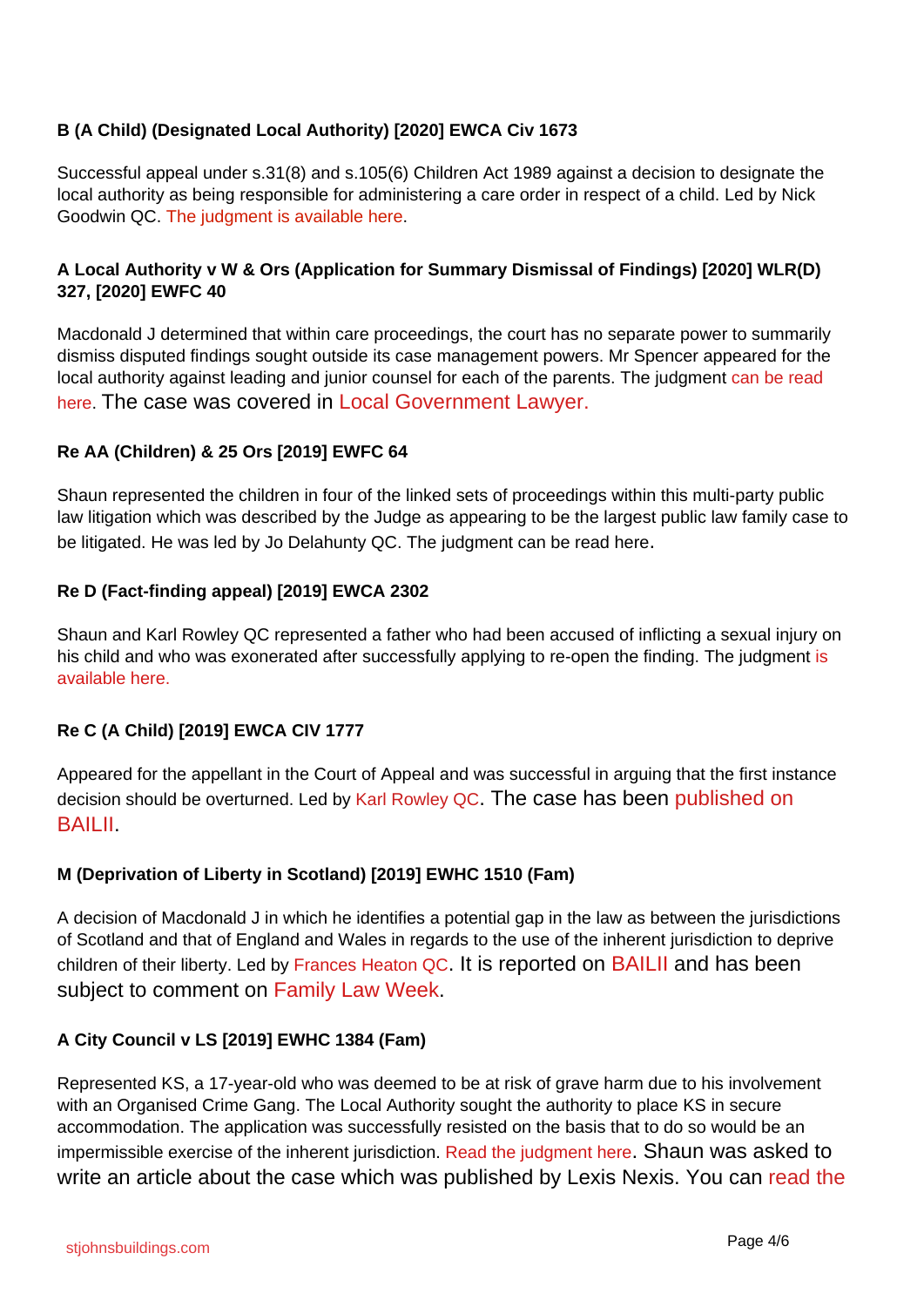#### article here.

#### **Rochdale v Z, B and J [2018] EWFC 102**

Hayden J: Consolidated final hearing. Acted for the two siblings of a young baby who had died in sudden and suspicious circumstances. Complex pathological evidence. Read the judgment here.

#### **Re K [2018] EWHC 2311 (Fam)**

A fact finding hearing in respect of the death of a baby who, it was alleged, had been asphyxiated.

#### **Re A-F (Children) [2018] EWHC 138 (Fam) and Re A-F (No.2) [2018] 2129 (Fam)**

Representing the local authority. Series of test cases considered by the President of the Family Division in relation to legal and procedural issues arising in regards to the Deprivation of Liberty of children by local authorities.

#### **Re S (Child as parent: Adoption: Consent) [2017] EWHC 2729 (Fam)**

A decision of Mr Justice Cobb setting the relevant information that a child parent must understand to be competent to consent to the adoption of her child. The test is equally applicable to adults applying the Mental capacity Act 2005 principles.

#### **Re T (a child) v A Local Authority [2017] EWCA Civ 1797**

Appeal against a decision to make a placement order allowing for the adoption of one child in a sibling group of three and special guardianship orders for the other two, where all three children are to remain living together with the prospective adopters.

#### **RY v Southend Borough Council [2015] EWHC 2509 (Fam) (22 May 2015)**

Representing the local authority in a successful application, pursuant to s.35 of the Adoption and Children Act 2002, for the return of a child who had been placed for adoption.

#### **Re CM v Blackburn with Darwen Borough Council [2014] EWCA Civ 1479 (Court of Appeal)**

Represented a mother in care proceedings at first instance and was led by Karl Rowley QC on the appeal against the making of a placement order in circumstances where the local authority proposed a concurrent search for both an adoptive and a long term foster care placement.

### Court of Protection

Shaun has a strong Court of Protection practice in which he regularly advises and appears on behalf of Local Authorities, Professional Deputies and individuals and their families.

His experience includes disputes over capacity, personal welfare (residence, contact, care and treatment), deprivation of liberty and property and affairs.

To his practice he brings an understanding of the sensitivities and challenges involved with applications to the Court of Protection and is able to identify the relevant issues and assist all those involved, in a measured way, so as to achieve consensus if at all possible.